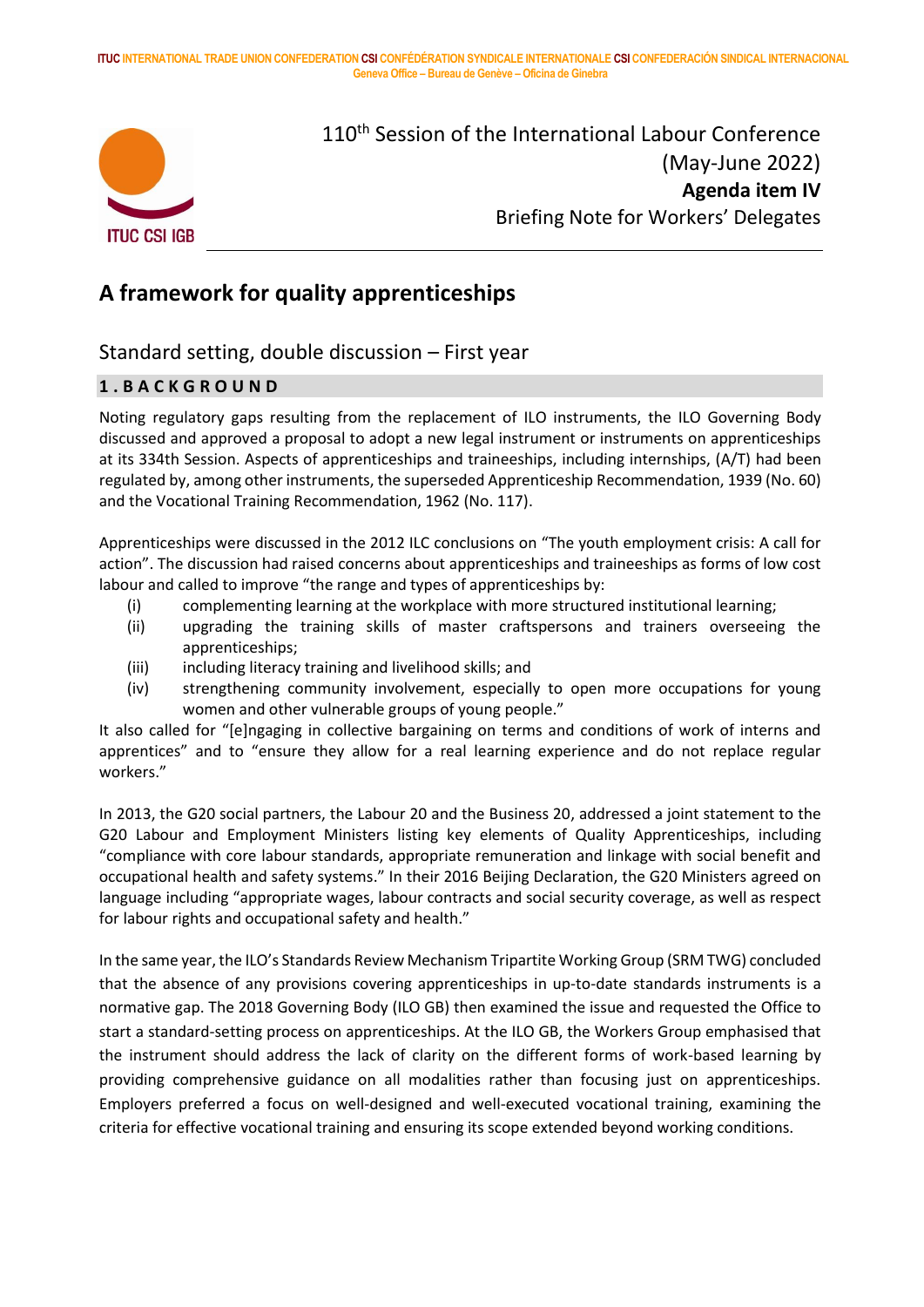#### **2. The rationale for standard-setting for Quality Apprenticeships**

Quality Apprenticeships and traineeships (QAT) are effective ways of acquiring new skills and qualifications, work experience and increasing the employability of the persons receiving education and training. For the purpose of the discussion in the ILO, apprenticeships cover any form of on-the-job and off-the-job education and training that leads to a recognised qualification while traineeships, including internships do not lead to a recognised qualification. Although different, both have the objective of acquiring work experience and capabilities. Therefore, some provisions of the Recommendation are applicable to all, and others will be specific to apprenticeships.

On the educational side, among other things, QA/T are well-designed educational and practical programmes offering on-the-job and off-the-job training run under the supervision of qualified instructors or mentors and, in the case of apprenticeships, lead to certified qualifications. The quality of work-based training is assessed by independent and state institutions and should meet regulatory criteria. The terms of the employment relationship are laid out in a contract agreed jointly by the employer and the apprentice or trainee.

In the formal economy in countries with effective regulation, the provision of quality training, social dialogue and tripartite oversight, A/T often contributes to successful job transitions, skills development and higher levels of employability. In practice, many A/T do not meet training expectations and educational quality standards. Exploiting apprentices and trainees for menial tasks unrelated to skills development goals, lack of quality curricula, off-the-job training, and qualified supervision are all too common.

On the employment side, QA/T afford all workers' protections to apprentices and trainees and interns, including fundamental principles and rights at work, injury compensation, holiday leave and sick leave, insurance, and other rights. Having a decent work experience determines whether those in training can access professions and career opportunities. Unpaid and severely underpaid forms of A/T means that persons without the independent financial means are excluded or would have to depend on their employer - breeding grounds for exploitation and abuse.

Among other things, the quality of A/T depends on the employer, the level of protection, social dialogue, the contract, the quality of and access to educational institutions, and the implementation of a welldeveloped legal framework. In practice, A/T do often not meet these standards, and in the worst cases, persons in training are a source of cheap labour without real job prospects and are vulnerable to coercion by means of harassment and violence, including gender violence. The instrument should provide protections for apprentices and recognise them as training workers and carry through these protections to trainees, including interns.

Countries have developed legal and promotional frameworks governing apprenticeships and, in fewer cases, internships and traineeships, as well as linkages with TVET, and established rights for those undertaking work-based training. Although the ILO has various instruments referring to different forms of work-based training, none addresses Quality A/T comprehensively providing definitions, affording protections, and offering clear guidance on how quality training is guaranteed. Further to this, there is almost no guidance or regulation regarding the implementation of QA/T in the informal economy and the fast-growing platform economy. The newly elected director general has made transitioning workers from the informal to the formal economy one of his central goals. Starting with QA/T would lay a firm foundation for this.

National practice varies widely and creates de facto a justification for global regulation. Lack of quality work-based training means workers have less meaningful paths to decent work and career opportunities, skill gaps in the labour market persist, and national development is impeded or leaves potential unfulfilled. A high-quality Recommendation on Apprenticeships and Traineeships that builds on existing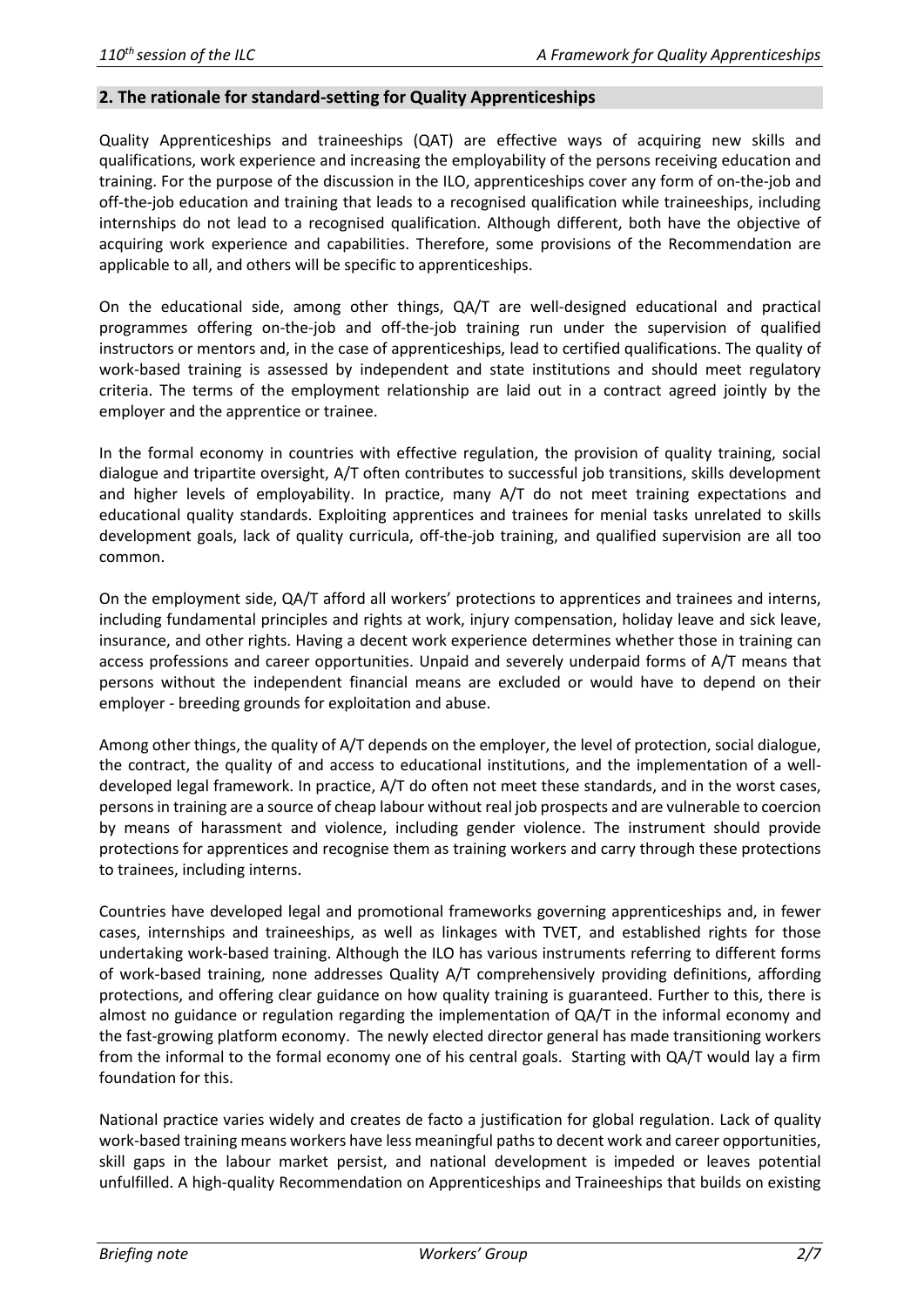national law and practice would provide guidance for legal frameworks and social partners, clarify acceptable and non-acceptable practice and, ideally, cover all other normative gaps.

#### **3. The Office Reports**

The Office has prepared two reports to serve as a basis for the first-year discussion. Report IV (1) *A framework for quality apprenticeships<sup>1</sup>* (White Report) documented the law and practice in ILO member states. A questionnaire accompanied the Report.

These replies have been summarised in Report V(2), *A framework for quality apprenticeships 2* (Yellow Report) which also contains the "Proposed Conclusions" prepared based on the received replies. These proposed conclusions will be the subject of the ILC Committee on Quality Apprenticeships in June 2022.

The final drafting of the instrument will take place at the next 2023 ILO Conference based on the agreed conclusions that will be reached in the first discussion in 2022. This "double discussion" gives Conference participants time to examine the draft instrument and propose amendments with a view to strengthen them.

#### **4. Proposed Conclusions**

The "Proposed Conclusions" can be found on page 137 of the English version of Report V(2). A summary of the replies received to the questionnaire is contained in the pages before. The Office commentary, following immediately after the responses to each question, provides information on how the Office treated each question based on the comments received and how it reflected them in the proposed conclusions. In preparing the proposed conclusions, the Office considered the input and views expressed in the questionnaire. It was answered by 96 Governments (66 of which consulted with the most representative employers' and workers' organisations), 16 Employers' organisations, and 41 Workers' organisations.

The proposed conclusions come in 4 parts:

- A. A Form of the Instrument
- B. Content of the Instrument
	- I. Definitions, scope and implementation
	- II. Regulatory framework for quality apprenticeships
	- III. The apprenticeship agreement
	- IV. Equality and diversity in quality apprenticeships
	- V. Promotion of quality apprenticeships and international cooperation
	- VI. Traineeships
- C. Appendix

In the Yellow report responses, agreement on several questions among the three groups is evident. On many other points, the Workers' Group and Governments tend to agree while the Employers' Group is alone in disagreement. This provides a solid basis of support for workers' positions and increased leverage

<sup>1</sup> [https://www.ilo.org/ilc/ILCSessions/110/reports/reports-to-the-conference/WCMS\\_731155/lang--en/index.htm](https://www.ilo.org/ilc/ILCSessions/110/reports/reports-to-the-conference/WCMS_731155/lang--en/index.htm)

<sup>2</sup> https://www.ilo.org/ilc/ILCSessions/110/reports/reports-to-the-conference/WCMS\_835970/lang--en/index.htm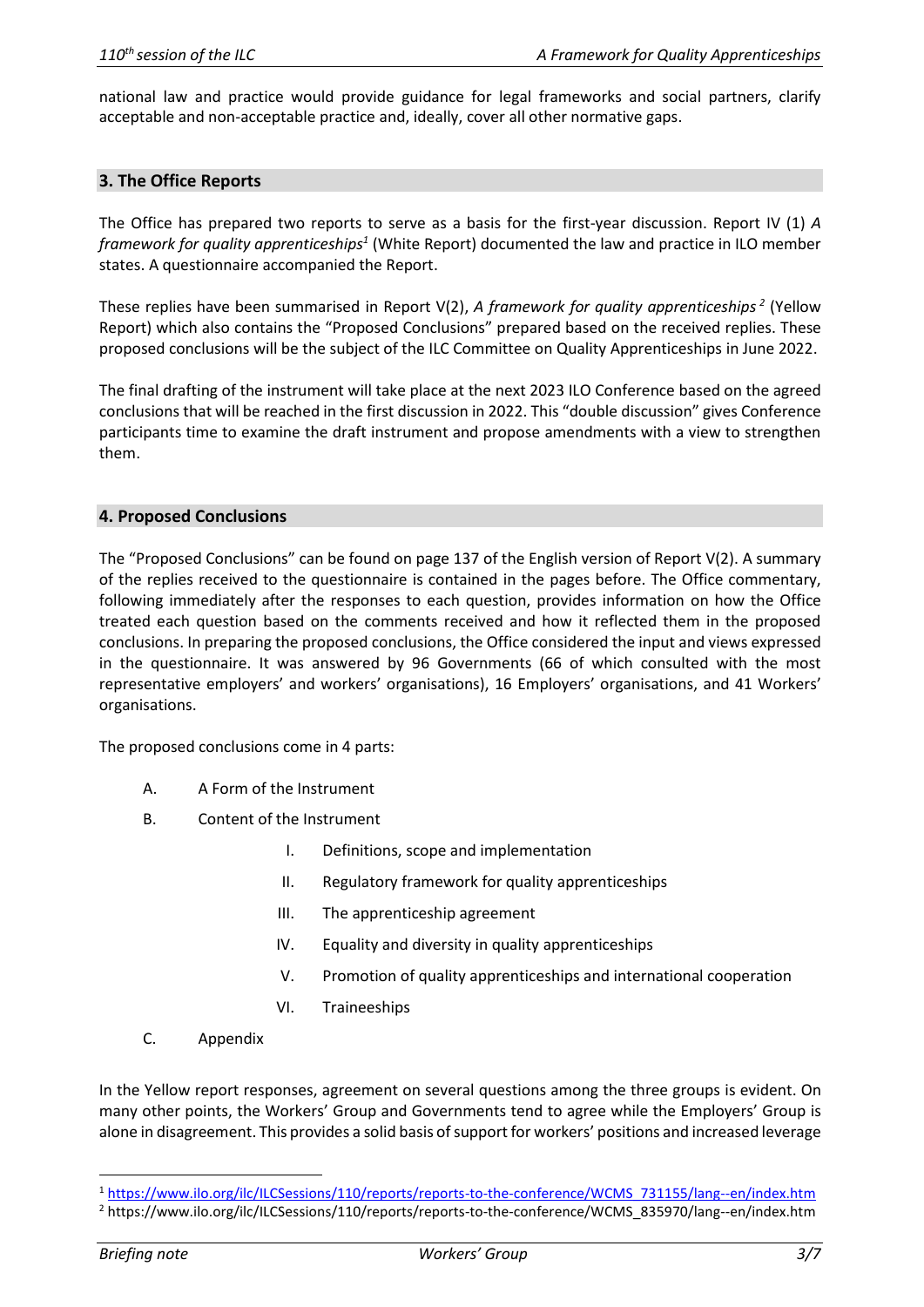in these areas; however, for the instrument's practical value and in good faith, the Workers' Group remains committed to reaching, as much as possible, agreements by consensus.

Several areas will be contentious, such as the definitions of A/T, rights and protections, wages, the apprentices-to workers' ratio, intermediaries' role, and TVET institutions' role. A key issue will be the title and scope of the proposed conclusions, mainly whether it includes comprehensive guidance on all modalities rather than just on apprenticeships.

#### **5. Comments on the proposed conclusions**

Some preliminary comments are provided on the proposed conclusions for further discussion by the Workers' Group in June.

#### **A. FORM OF THE INSTRUMENTS (POINTS 1 AND 2)**

Out of 95 governments that responded to the questionnaire, the majority (48) favour a Recommendation and a significant number (33) support a Convention supplemented by a Recommendation**.** Most employers prefer a Recommendation. Workers' relative majority (20 out of 41) also favour a Recommendation, and another 10 of those unions that responded supported a Convention supplemented by a Recommendation, 8 in favour of a Convention, and the remaining three preferring other options. In light of this, the Office proposes that the instrument should be a Recommendation.

#### **B. PREAMBLE (POINT 3 A-F)**

The preamble sets the framing for the interpretation of the Recommendation but does not take precedence over operative provisions. It points to reasons for reskilling and upskilling: youth unemployment, rapid transformations, the pandemic's impact and the skills mismatchesit produced. However, this is a narrow understanding of the need for QA/T. Individuals have the right to make personal, professional, and career choices and quality work-based training should become available to enable life-transforming decisions. Market skills needs are dynamic by nature, and rapid transformations, including a Just Transition, the future of work agenda, and the pandemic's scarring effect, further the need for quality work-based training. Skills mismatches are an important issue; however, it offers only a limited view to frame this discussion. The following paragraph discusses the potential benefits of quality apprenticeships.

Introducing some elements of quality apprenticeships, point (c) discusses that the framework should require "equitable" funding and guarantees of inclusiveness, gender equality, "appropriate remuneration", and social protection coverage, and lead to recognised qualifications. Point (d) stresses the importance of regulation to ensure quality and protection. The following two points include references to ILO instruments and Declarations that are being considered in interpreting the Recommendation.

#### **I. DEFINITIONS, SCOPE AND IMPLEMENTATION (POINTS 4-7)**

These points introduce the discussion on the definition of the terms "apprenticeship", "intermediary", "pre-apprenticeship programme", "recognition of prior learning", and "traineeship". The Office extracted from the questionnaire responses the following terms for potential definition: extracted are "educational institution/providers of off-the-job training", "pre-apprenticeship training", "work-based learning", "internship", "apprenticeship agreement", "workplace",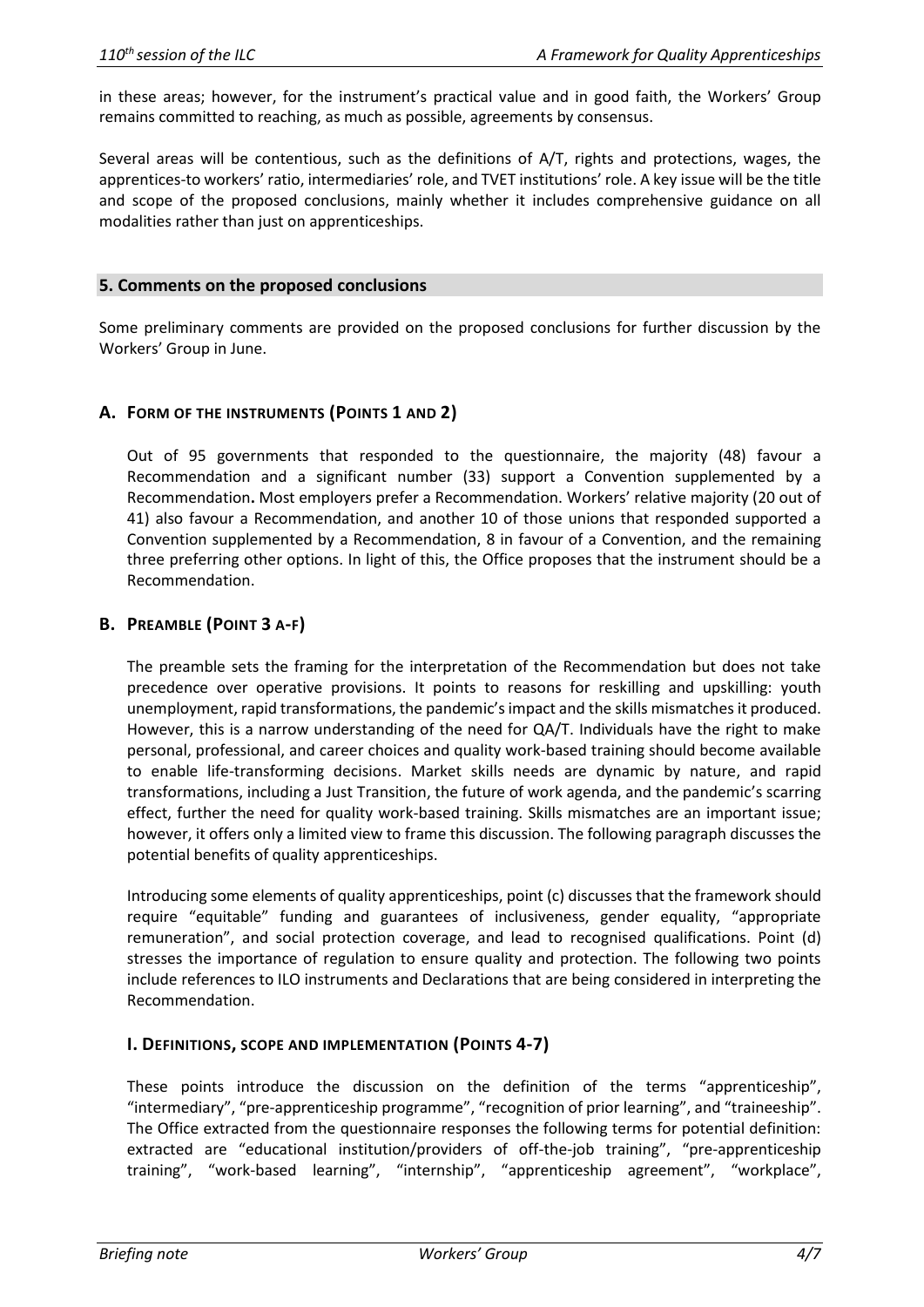"supervisor/mentor of the apprentice", "adequate remuneration", "quality apprenticeship" and "dual system" should be defined.

It is crucial to define *quality* apprenticeships, internships, and traineeships and a few more terms relevant to the understanding and interpretation of the Recommendations. It would be in the discussion's interest to focus on comprehensively defining key terms rather than discussing a long list of them. The process should create a shared understanding of the necessary terms for the discussion to be concluded successfully.

Point 5 mentions that "[t]he instrument should apply to apprenticeships and traineeships in all enterprises and sectors of economic activity." Developing the application of A/T in informal settings would be an issue to be discussed in conjunction with Point 23 and 25 and possibly other parts of the text. Promoting access for individuals in the informal economy is one aspect of the greater role QA/T could be playing in formalisation strategies. The conclusions should not omit the role of apprenticeships provided in the informal economy, the digital platform economy, and emerging sectors.

Point 7 refers to implementing the instrument with social dialogue and would probably enjoy broad support from all constituents.

## **II. REGULATORY FRAMEWORK FOR QUALITY APPRENTICESHIPS (POINTS 8-17)**

The following three points introduce a stipulation for regulatory frameworks, competent regulating authorities with clear tasks joining forces with other labour institutions, including social protection, occupational safety and health, and employment services. The points include two references to social partners' involvement in all the stages of quality apprenticeship systems and the institutions competent in quality apprenticeships.

Point 11 discusses the process for recognising an occupation as suitable for quality apprenticeships and things to consider. The conditions to be considered should take into account new sectors.

Point 12 lists occupation-specific standards for quality apprenticeships that need to be discussed in the Recommendation. It includes a few *decent-work-related* aspects such as minimum age and the ratio of apprentices to workers in the workplace. It also introduces *education-related* elements, including the ratio of off-the-job learning to on-the-job learning, learning outcomes and curricula "based on market needs", qualifications and experience required for teachers and in-company trainers, and procedures for assessing and certifying competencies acquired. It also discusses educational qualifications or prior learning, minimum and maximum duration, and their relation. One subpoint refers to the promotion of apprenticeships in SMEs. The discussion of this point is key to the quality of the Recommendation to the extent that it establishes high-quality standards for education and other occupation-specific standards. Collective bargaining, especially on a sectoral level could iron out details about qualification assessment, recognition, and certification.

Point 14 is decisive in whether the Recommendation will ensure *quality* in the employment side of quality work-based training. It introduces several worker protections, but it also refers to "having regard to national circumstances" in each chapeau, watering down whatever follows. It introduces appropriate remuneration, "which may be adjusted at different stages of the apprenticeship", and other protections: work hours, holidays with pay, paid sick leave, and compensation for work-related injuries.

The proposed conclusions introduce differentiated treatment of OSH as well as discrimination, violence, and harassment against which apprentices are afforded "the same protection and receive the same training as others in the workplace". It is a problematic distinction as it implies that remuneration and leave are lesser rights while equal treatment is retained only for life-threatening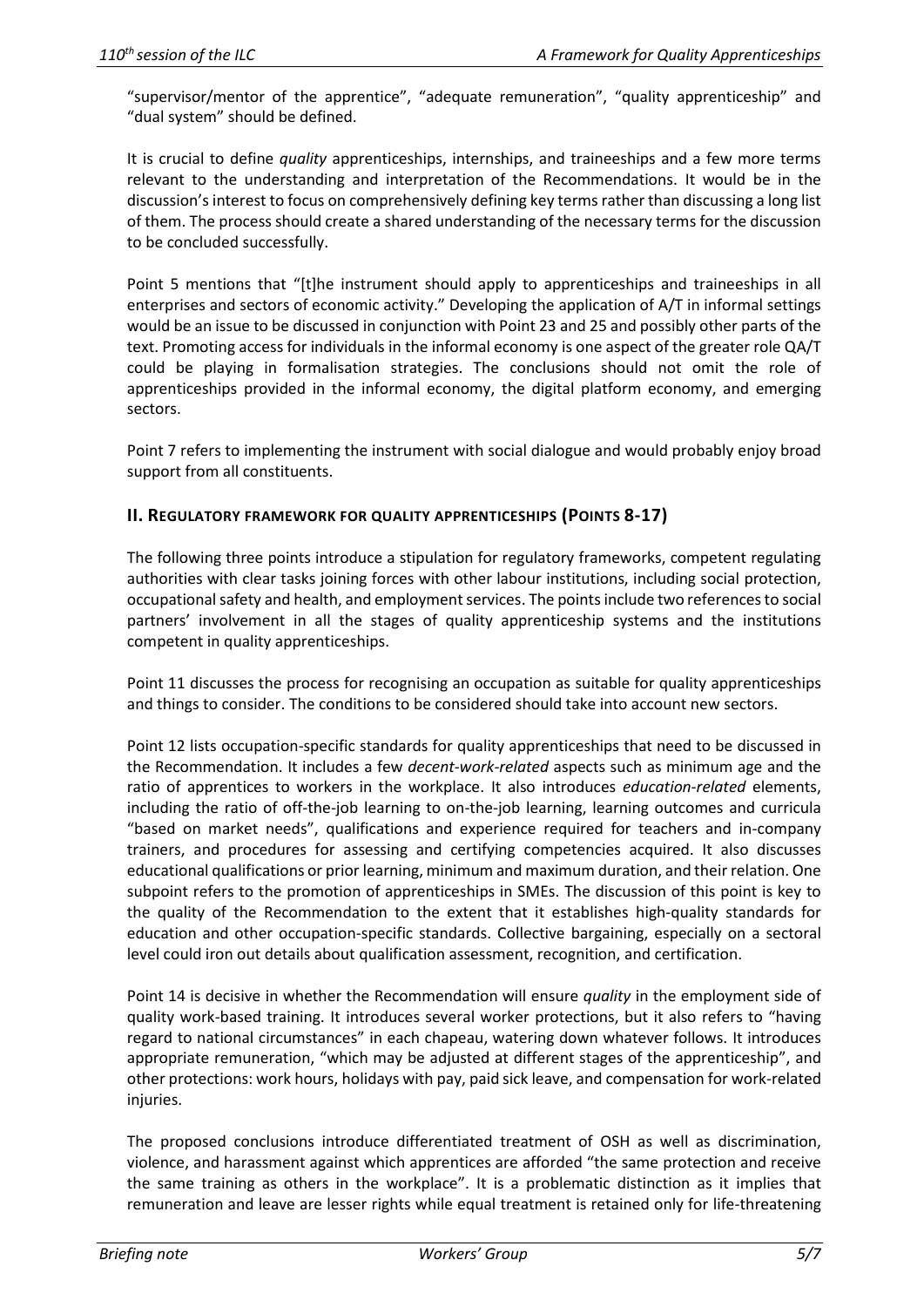issues, like OSH and protection from violence. The legal grounds that justify such a distinction are unclear. The Report also misses that for bad-faith employers, low or zero wages and rights abuses, disregard for apprentice safety, and harassment exist in the same workplace. The instrument cannot protect only "as much" just because their work comes under a training agreement or arrangement. Point 14 also omits protection of the right to organise and to collectively bargain, and maternity or parental leave depending on the duration.

Central to this discussion would be three points relating to the practice unions observe on the ground: that most A/Ts are a form of cheap labour, particularly of women, and the fact that without protections, they de facto exclude anyone who cannot afford low-paid, unpaid training programmes and, as an extension, from decent work and the career opportunities, and finally that low-quality A/T not meet the educational expectations of apprentices, interns, and trainees.

Points 15 discusses conditions for enterprises that offer apprenticeships, educational and training institutions that may provide off-the-job training, and intermediaries that assist in delivering apprenticeships. The following point includes a commitment to continuously developing and strengthening capacities. Point 17 is about regular monitoring and evaluation and needs to be expanded.

## **III. THE APPRENTICESHIP AGREEMENT (POINTS 18-20)**

This section recognises the need for a written agreement between apprentices and employers and suggests that its contents should clarify roles, rights and obligations. It provides for apprenticeship duration, remuneration, working hours, leave entitlements, occupational safety and health, social security, dispute resolution, and the agreement's termination. The section also mentions that agreements should be registered under a competent authority and that model agreements facilitate consistency, uniformity and compliance.

Agreements and contracts can clarify many aspects of the employment relation, and so the Workers' Group must include all significant elements that would ensure quality education and decent work in A/T. Further, grievance and complaints mechanisms should be discussed to protect apprentices, interns, and trainees and improve the quality of work-based training. A missing key aspect is collective bargaining, the most fair and effective method of negotiating and agreeing contracts from the national and sectoral (model contracts) to the enterprise-level.

## **IV. EQUALITY AND DIVERSITY IN QUALITY APPRENTICESHIPS (POINTS 21-23)**

This section introduces a discussion on potential grounds of discrimination and mentions that Members should take measures to promote gender equality and diversity. It covers "measures to promote equality". It could be far more precise on the reason for unequal access to A/T: the lack of financial means to do so when most forms of work-based training are inadequately paid. Among other criteria, the Recommendation's value will be determined by the extent to which it increases labour market participation, especially for members of underrepresented groups. The committee should expand on the proposed conclusions to cover all means and ways that produce more inclusive results.

Point 23 refers to access to formal education and training and quality apprenticeships for persons in the informal economy through recognition of prior learning. This point will be contextualised by the discussion of points 5 and 25.